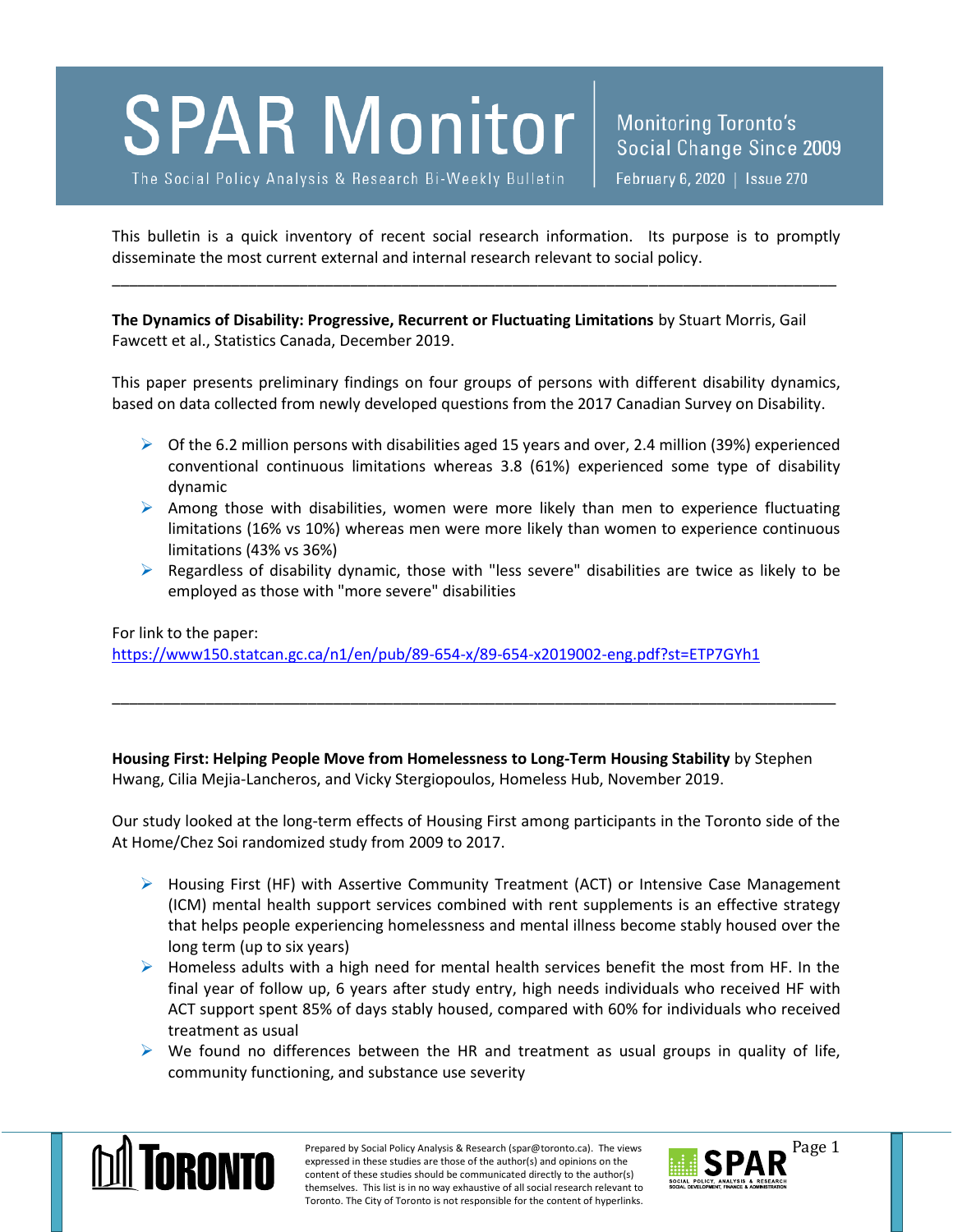For link to the paper:

[https://www.homelesshub.ca/blog/housing-first-helping-people-move-homelessness-long-term](https://www.homelesshub.ca/blog/housing-first-helping-people-move-homelessness-long-term-housing-stability%C2%A0%C2%A0)[housing-stability%C2%A0%C2%A0](https://www.homelesshub.ca/blog/housing-first-helping-people-move-homelessness-long-term-housing-stability%C2%A0%C2%A0)

**Future to Discover: Seventh Year Post-secondary Impacts Report** by Rueben Ford, Taylor Shek-Wai Hui, and Isaac Kwakye, Social Research and Demonstration Corporation (SRDC), October 2019.

\_\_\_\_\_\_\_\_\_\_\_\_\_\_\_\_\_\_\_\_\_\_\_\_\_\_\_\_\_\_\_\_\_\_\_\_\_\_\_\_\_\_\_\_\_\_\_\_\_\_\_\_\_\_\_\_\_\_\_\_\_\_\_\_\_\_\_\_\_\_\_\_\_\_\_\_\_\_\_\_\_\_\_\_\_

Future to Discover tested two interventions, separately and in combination. The research design produces rigorous evidence about what works to increase access to post-secondary education, particularly for lower-income students and those whose parents have little or no post-secondary experience.

- For most participants, data on program graduation cover seven years since they left high school. The differences in post-secondary graduation rates match differences in enrolments by program type
- $\triangleright$  Explore Your Horizons (EYE) has a strong and consistent positive impact on the proportion of students receiving student financial aid, with students offered EYH receiving a modest increase in aid payment amounts
- $\triangleright$  Over the period covered by this report, students offered EYH were not more likely to have graduated from university or college
- $\triangleright$  This report presents post-secondary impacts observed by the completion of what would normally be the seventh year of post-secondary studies, assuming continuous school attendance and conventional progress. It relies on data from academic years 2004/2005 through to 2014/2015, and thus adds five extra academic years of data to the FTD post-secondary impacts report

For link to the paper:

<http://www.srdc.org/media/552974/ftd-seventh-year-psi-report-en.pdf>

## **Education Indicators in Canada: An International Perspective, 2019** by Statistics Canada, December 2019.

\_\_\_\_\_\_\_\_\_\_\_\_\_\_\_\_\_\_\_\_\_\_\_\_\_\_\_\_\_\_\_\_\_\_\_\_\_\_\_\_\_\_\_\_\_\_\_\_\_\_\_\_\_\_\_\_\_\_\_\_\_\_\_\_\_\_\_\_\_\_\_\_\_\_\_\_\_\_\_\_\_\_\_\_\_

Education Indicators in Canada: An International Perspective 2019 reports on certain aspects of the educational systems in Canada's provinces and territories and places them in an international context. The indicators presented here align with the definitions and methodologies used in the Organisation of Economic Co-operation and Development (OECD).

- $\triangleright$  In 2019, one-quarter (26%) of 25-to 64-year-olds in Canada had completed short cycle tertiary educations, far greater than the average of 7% reported by the OECD
- In 2019, 11% of women and men in the 15-to-29 age group were not in education, employment or training (NEET) in Canada.
- $\triangleright$  The highest proportions of international students at the college level were seen in British Columbia (20%), Ontario (18%) and Manitoba (18%), with all other provinces at or below 11%

For link to the paper: